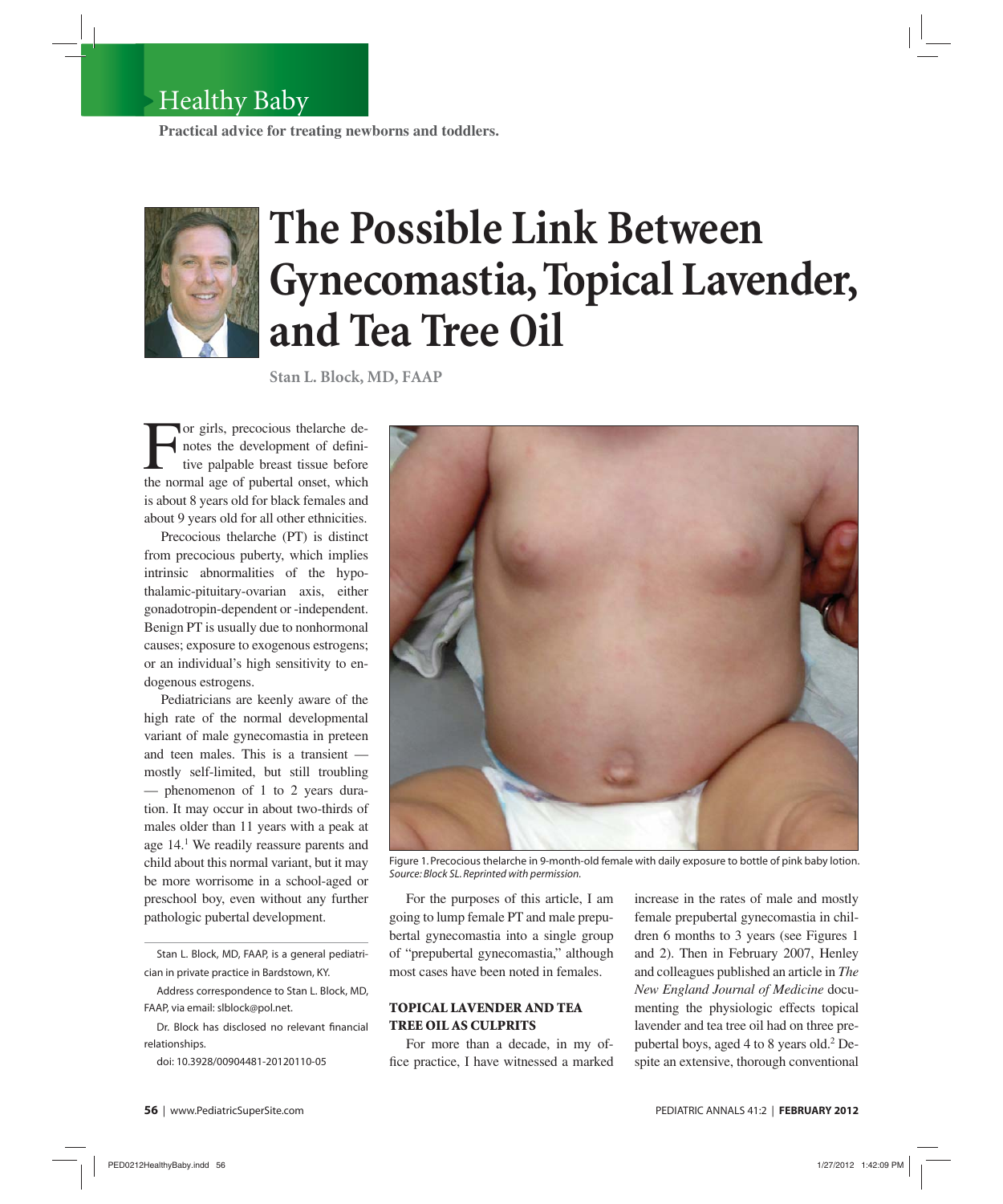### Healthy Baby



Figure 2. Precocious thelarche in an 18-monthold female with daily lavender "calming cream" exposure. *Source: Block SL. Reprinted with permission.* 

workup of the boys' gynecomastia, they could trace the only postulated source of the problem back to the skin application of these two products.

In their laboratory, the researchers were able to show that lavender and tea tree oil possessed anti-androgenic and pro-estrogenic proclivities, which caused a hyper-proliferation of human breast tissue cells in vitro. The substances did not uniformly affect all boys, however, as a similarly exposed younger sibling of an index case did not develop gynecomastia. The investigators discontinued the topical substances in the three boys, and the gynecomastia resolved rapidly.

Two current textbooks have accepted these data as supportive evidence that lavender and tea tree oil are implicated in at least male prepubertal gynecomastia.<sup>1,3</sup>

#### **INFORMAL CHART REVIEW OF GYNECOMASTIA CASES**

In a preliminary retrospective blinded look at all patient charts from 2007 to 2008 in our general pediatric private practice, we extracted data from all patients younger than 5 years with the diagnosis of "gynecomastia" or PT (*n* = 33). This time interval was before most of our parent population with infants and young children was



Figure 3A. Unilateral PT in 15-month-old female exposed to lavender "calming cream" for a month. Figure 3B. Nine months after lavender use discontinued in child seen in Figure 3A. *Source: Block SL. Reprinted with permission.* 

being educated about the possible association of the condition with lavender and tea tree oil.

The diagnosis of prepubertal gynecomastia, which was based on at least 3 cm to 4 cm of palpable breast tissue, was recorded in 31 (3%) of an approximate 1,100 children birth cohort younger than 6 years old over the 2-year interval. (Many milder cases remained undocumented.)

Only two children were older than 2 years (3 years old and 4 years old, respectively); one child had received soy formula; four were breast-fed; 28 were female; five were male; 30 were white; two were black; one was Hispanic; 12 had documented lavender or tea tree oil use; the remaining children's lotion status was not documented. Twenty-one children were older than 4 months, and only one of these children had a change in height percentile of more than 20% over a 1-year interval. Only one child had unilateral gynecomastia (see Figure 3A). After 1 year of patient follow-up, no more chart notations of gynecomastia were noted in any of the respective charts (see Figure 3B).

#### **EXOGENOUS SOURCES OF LAVENDER AND TEA TREE OIL**

If you wish to forewarn parents about the possible risks of these agents, you'll need to know in which products or sources these two agents can be found. After more than 5 years of conducting my own informal research, which included purchasing many lotions and creams and various Internet searches, I discovered a disturbing pattern: Sadly, these ingredients are rarely listed in many of the labels, or if they are, then they are not listed clearly.

The following markers are likely to indicate lavender or tea tree oil as an ingredient:

#### **Bottle or Cap Color**

Key colors of the bottle exteriors or caps are either purple or dark blue, which often indicates lavender as an ingredient; or pink, which often indicates, specifically, "flower fragrance" (perhaps a lower concentration of the lavender flower), or beeswax as an ingredient. Note: It is not the color of the lotion or cream itself that is an indicator.

#### **Key Label Terms**

Words such as "calming cream," "for sleep," or "soothing" usually indicate a lavender ingredient. Occasionally, you can find the specific terms of lavender, tea tree oil, or beeswax in the label.

But not always. Using the search functions on the manufacturing websites for